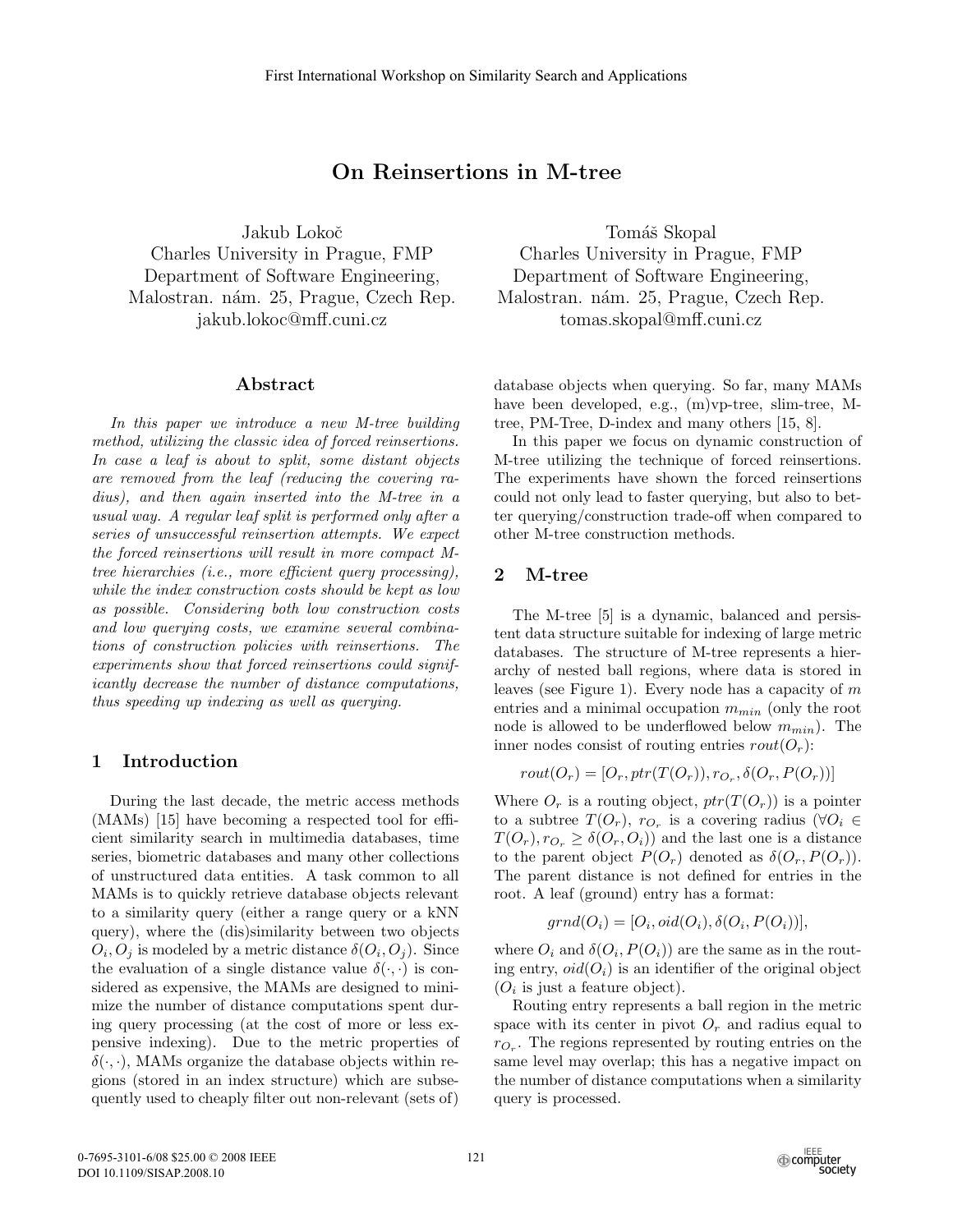During last decade, many methods have been developed to challenge the problem of overlaps and of compact M-tree hierarchies; we overview some recent approaches of M-tree enhancements in Section 3 and present our contributing method in Section 4.



**Figure 1. An M-tree hierarchy.**

### 2.1 Building the M-tree

An M-tree is built in the bottom-up fashion (like Btree, R-tree), that is, data objects are inserted into the leaf nodes. When a leaf is overfull, a split is performed – a new leaf is created and some objects are moved from the original leaf into the new one. Two new routing entries are created (one for the original updated leaf and one for the new leaf) and inserted into the parent node (entry for the original leaf is just replaced). All distances between ground entries and the new routing objects are updated. Because of inserting new routing entries the parent (inner) node could be overfull as well – in such case a split is performed in a similar way, recursively. If the root node is split, the M-tree grows by one level.

When building an M-tree, two main problems have to be solved – the leaf selection and node splitting:

### 2.1.1 Leaf selection

In the original M-tree, a process similar to a point query is performed, in order to find an appropriate leaf for object placement. However, in contrast to a point query, only one vertical path (branch) of the tree is passed. This approach is also referred to as the singleway (deterministic) insertion. When navigating the tree, the next node in the path is chosen such that the inserted object fits the appropriate region best (for details we refer to [5, 12]).

### 2.1.2 Node splitting

The node splitting policy is a significant factor of the M-tree building process. When a node is split, two new routing entries (representing new ball regions) have to be created. To guarantee a compact M-tree hierarchy, the splitting process must ensure the new regions are separated as much as possible, they overlap as least as possible, and they are of minimum volumes (radii).

To best fit these requirements, all the objects in the node are candidates to the routing objects. For each pair of candidate routing objects, the resulting nodes are temporarily created and radius of the greater region is determined. Such pair of candidate routing objects is finally chosen, which has the smallest radius of the greater region (so-called  $mM$  Rad choice). This CLAS-SIC approach bears complexity of  $O(m^2)$  (where m is capacity of the node). To avoid the quadratic complexity, there were alternative heuristics developed:

- The RANDOM approach directly selects two new routing objects at random, which cuts the complexity down to  $O(m)$ .
- Instead of considering all objects in the node as candidate routing objects, the SAMPLING approach selects randomly just s candidates  $(s < m)$ . Then complexity of node splitting is  $O(ms)$ .

In Figure 2 see the result of leaf splitting using the CLASSIC and SAMPLING approach.



**Figure 2. Leaf split using (a)** CLASSIC **and (b)** SAMPLING **approach.**

## 3 Related work

There have been many variants of M-tree developed. PM-tree [10, 13] which combines the M-tree with pivotbased techniques,  $M^+$ -tree [16] which exploits further partitioning of the node by a hyper-plane (i.e., an approach limited to Euclidean vector spaces),  $M^2$ -tree [4],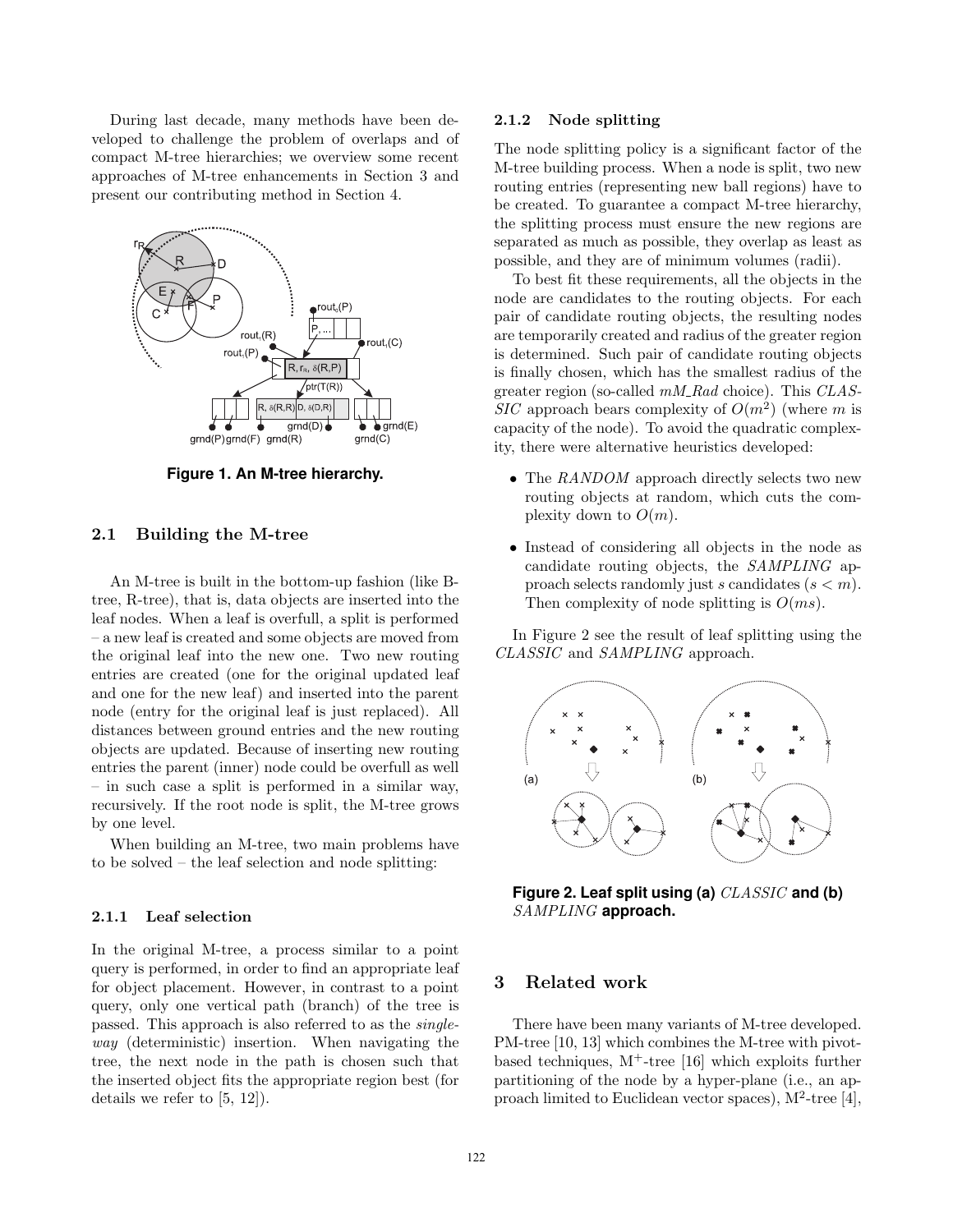M<sup>3</sup> -tree [2] which exploit an aggregation of multiple metrics, very recently introduced M<sup>∗</sup> -tree [11], where each node is additionally equipped by a NN-graph, and many others. In the rest of the paper (and related work) we consider the original structural properties of M-tree [5] (i.e., modified algorithms, not the structure).

The effectiveness of query processing in M-tree heavily depends on the construction algorithm (indexing) used. To increase the search performance, the construction would be expensive, and vice versa. For example, if we use the RANDOM node split heuristic, we obtain low construction costs, but the query costs will rapidly increase. In general, to achieve cheap querying, the M-tree's hierarchy of nested ball regions should be as compact as possible  $\rightarrow$  a compact hierarchy means smaller overlaps and smaller volumes  $\rightarrow$ which means less frequent overlaps of non-relevant regions by a query.

Since the structural properties of M-tree are very loose, there are many M-tree hierarchies possible for a single database. Even if we use single construction method, the resulting M-tree hierarchy will still heavily depend on the order in which data objects are inserted (in case of dynamic insertions). An optimal M-tree hierarchy(ies) surely exist(s), however, such construction would require static indexing, and, above all, an exponential construction time. Hence, we would rather prefer an efficient sub-optimal (dynamic) construction, yet producing sufficiently compact hierarchies. In the following we present three such sub-optimal approaches.

#### 3.1 Slim-down algorithm

The main feature of Slim-tree [14] is the slim-down algorithm. For each object in each leaf node the algorithm issues a point query to locate more suitable leaves. If there are such leaves the object is moved from the original leaf to the most suitable leaf found (the one having the nearest routing object). The radius in the original node's parent routing entry is decreased. Although the construction costs are high  $(O(nlog n) – O(n^2)$  where *n* is database size), the algorithm produces very compact M-tree hierarchies – the query performance could be improved by an order of magnitude. However, slim-down algorithm is a postprocessing method (yet not static), it is not very suitable for a dynamically growing database.

In [12], the slim-down algorithm has been generalized for the whole tree. After the leaf level processing, the upper M-tree levels are subsequently processed until the root is reached. The construction costs are comparable to the slim-down algorithm, but the generalized version provides a better query performance.

### 3.2 Multi-way leaf selection

In the original M-tree the single-way leaf selection is performed. From the global point of view, only one branch is selected on the basis of local conditions. In [12] the authors present multi-way leaf selection, which performs a point query to discover all candidate leaf nodes which spatially cover the new object. From this candidates the most suitable leaf (close and non-full) is selected. When compared to the slim-down algorithm the construction is cheaper but the retrieval performance is worse. On the other hand, querying used on multi-way-built index outperforms the single-way version (at the cost of more expensive construction).

#### 3.3 Bulk loading

The basic idea of bulk loading is to create the index from scratch but knowing beforehand the database, thus some optimizations may be performed to obtain a "good" index for that database. Usually, the proposed bulk loading techniques are designed for specific index structures, but there have been proposals for more general algorithms. For example, in [6] the authors propose two generic algorithms for bulk loading, which were tested with different index structures like the R-tree and the Slim-tree. Note that the efficiency of the index may degrade if new objects are inserted after its construction. Specific bulk loading techniques for M-tree were introduced in [3, 9].

#### 4 Forced Reinserting in M-tree

The forced reinserting is a well-known technique from R\*-tree [1]. The idea is based on easy principle, where some objects are removed from a leaf to avoid a split operation and then inserted in a common way under a hope that the reinserted objects will arrive into more "suitable" leaf(s). There are two basic motivations to consider forced reinsertion as beneficial (considering any B-tree-based spatial/metric index structure). The straightforward (but also weaker) motivation is better node occupancy, that is, forced reinsertions lead to fuller nodes. Second, due to unavoidable node splitting over the time, the compactness of spatial/metric region hierarchy deteriorates (the region volumes and overlaps grow because of spatial aggregations mixing old and new objects/regions). Here the forced reinsertions could serve as an opportunity to move some "bad" (volume- or overlap-inflating) objects from the leaf.

In M-tree, we have to face some specific issues, when implementing forced reinsertions. Basically, when a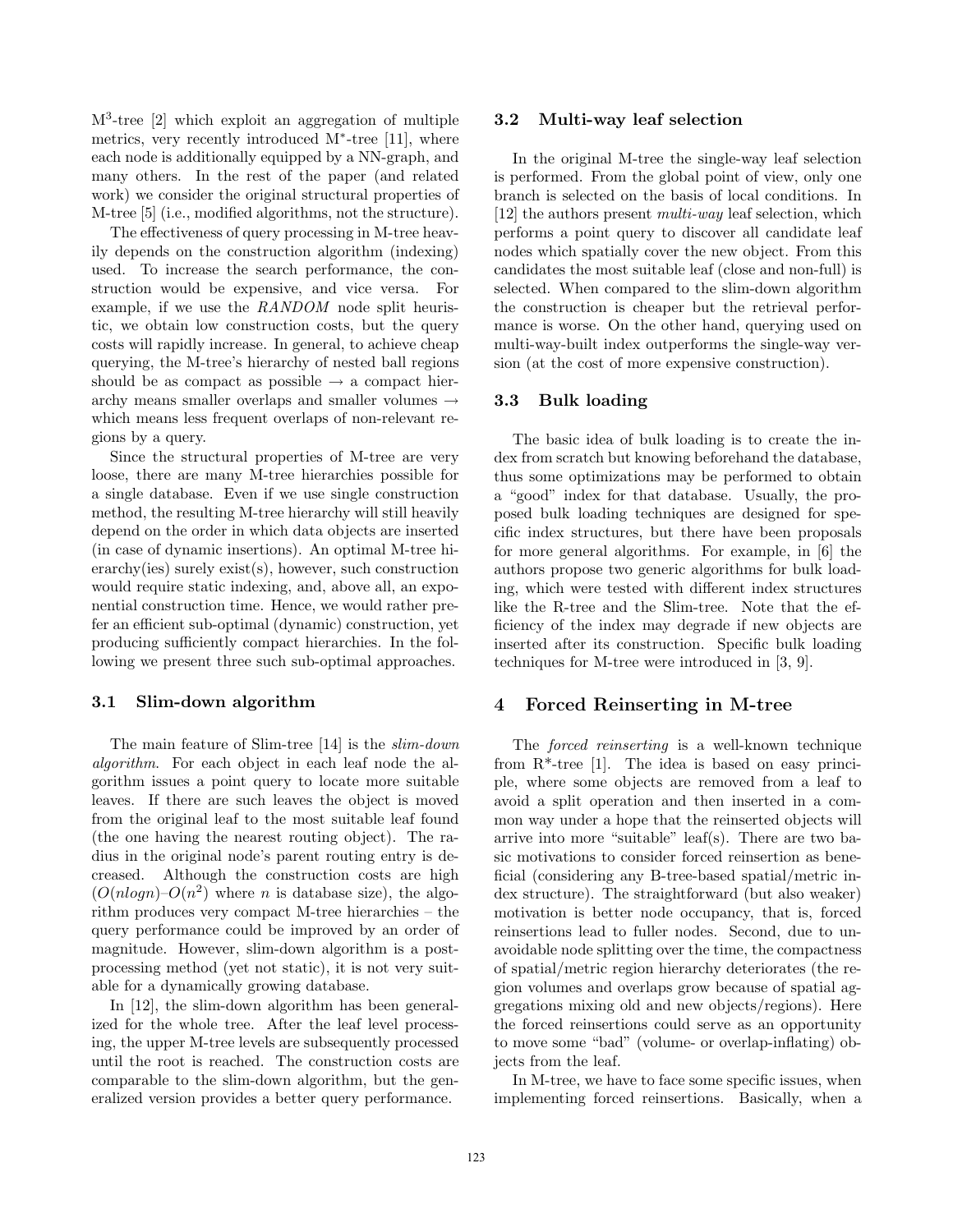new object is inserted into a leaf that is now about to split, some suitable objects from the leaf must be selected and reinserted. The crucial goal is to propose a method aiming to decrease the covering radius of the reinserted leaf as much as possible while aiming to grow the radii of leaves accepting the reinserted objects as little as possible. Here we have to take also the induced leaf splits/reinsertions into account, that is, a forced reinsertion attempt could raise a chain of reinsertions (terminated by regular splits "after a while").



**Figure 3. (a) Situation before split. (b) Decreased overlap after reinserting.**

As a fundamental assumption, we expect objects located close to the region's "border" have higher probability to be suitably reinserted than the more "centered" ones. Since in an M-tree node the entries are ordered according to their distances to the parent routing entry (region's center), we can select the furthest ones (close to the border) easily.<sup>1</sup> In Figure 3 see a motivation – situation just before a leaf split, and how the split is avoided after a series of (induced) reinsertions. We can see that not only the split was prevented, but the M-tree compactness was improved, too.

In the following we present some details of our approach to forced reinsertions in M-tree.

As mentioned before, we assume the most suitable entries for reinserting are the furthest ones from the parent routing entry. To avoid a leaf split, k furthest entries are removed from the leaf and stored in a temporary main memory stack  $S$ . At the same moment the covering radius is updated to the distance to the new furthest entry in the leaf (and so the covering radii of all ancestors). Then, the current entry on the top of  $S$  is reinserted (possibly causing further reinsertion attempts, i.e., filling the stack). The reinsertions are repeated until the stack becomes empty.

## 4.1 Recursion depth

Since a single reinsertion attempt could generally raise a long chain of subsequent reinsertions (the stack is inflating instead of emptying), we would like to limit the number of forced reinsertion attempts to keep the construction costs reasonable. The limit is denoted as a user-defined recursion depth parameter, so when the limit of reinsertion attempts is reached, the remaining entries in the stack are reinserted such that only regular splits are allowed from now on (i.e., the stack does not grow anymore).



**Figure 4. Entries removing strategies: (a) Pessimistic, (b) Optimistic (c) Rev Pessimistic, (d) Rev Optimistic.**

#### 4.2 Entries removing

We define four strategies (depicted in Figure 4) for entries removing. Let  $\text{grad}(O_{new},...)$  be the new inserted entry that invoked the split, and let E denote the leaf's portion consisting of the  $k$  furthest entries. The two former strategies consider situation when E contains  $O_{new}$ . Here, the objects are processed in the descending order (i.e., starting from the furthest entry).

- The *pessimistic* strategy supposes  $O_{new}$  will be reinserted again into the same leaf. To prevent this, the removing process is stopped after  $O_{new}$ is reached, thus,  $O_{new}$  and closer objects are not removed from  $E$ . If  $O_{new}$  is the furthest object in the node, the regular split has to be performed.
- The *optimistic* strategy removes all objects from E, thus the radius of the leaf region is minimized, while anticipating all objects from  $E$  (possibly including  $O_{new}$ ) will be reinserted into other leaves.
- $Rev_{\tau}$  pessimistic and  $Rev_{\tau}$  optimistic strategies are similar to the former two. The only difference is in the reverse order of processing, that is, the removing starts with the closest entry, so the furthest one is on the top of the stack  $S$ .

<sup>1</sup>Remember the precomputed distances to the routing entry (pivot) are stored in all entries (except entries in the root node).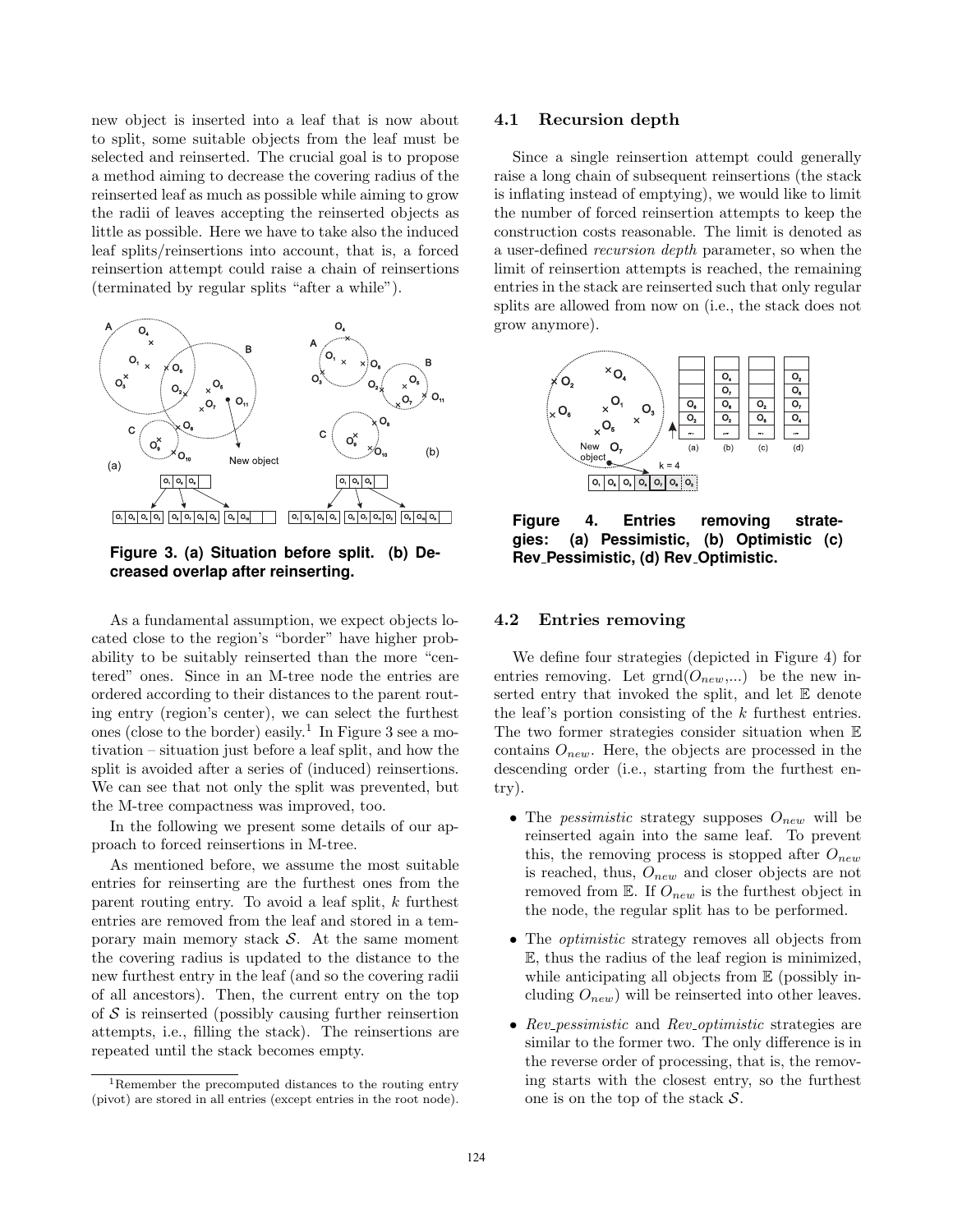To provide clear summary, in Listing 1 see the pseudocode of dynamic insertion algorithm enhanced by forced reinsertions.

Listing 1 (insertion with forced reinsertions)

let maxRemoved be maximal number of removed entries (user-defined) let removingStrategy be the type of entries removing (user-defined) let recursionDepth be the maximal depth of recursion (user-defined)

```
method \mathsf{Insert}(O_{new}) {
find leaf L for O_{new}insert \mathcal{O}_{new} into Lif L is not overfull then
```
return

}

let  $E$  be the portion of  $L$  with maxRemoved furthest entries (sorted ASC)

if removingStrategy is Pessimistic or RevPessimistic then exclude grnd $(O_{new},...)$  and all closer entries from  $\mathbb E$ 

```
if |E| > 0 and recursionDepth > 0 then
 for (j = 0; j < |\mathbb{E}|; j++) // remove furthest entries from leaf
  if removingStrategy is RevOptimistic or RevPessimistic then
     \mathcal{S}.Push(\mathbb{E}.\textsf{GetEntry}(1))E.DeleteEntry(1)
  else
    S.Push(\mathbb{E}.GetEntry(\mathbb{E})))E.DeleteEntry(|E|)decrease radius of L (and possibly of its ancestors)
while (S is not empty) \frac{1}{s} // reinsert removed entries
  recursionDepth = recursionDepth - 1
```

```
Insert(S.Pop())else
perform regular split of L (and possibly of its ancestors)
```
## 4.3 Construction vs. query efficiency

The benefits of forced reinsertions are two-fold. First, reinsertions could clearly improve the compactness of M-tree (thus the retrieval performance) at the cost of more expensive construction. Furthermore, the second benefit considers the trade-off between indexing and querying performance. We would like to decrease construction costs but simultaneously keep the retrieval costs as low as if used more expensive construction. With forced reinsertions this goal could be carried out. For example, the CLASSIC splitting of M-tree node is expensive but brings a faster retrieval, while the *SAMPLING* splitting is cheaper but also leads to slower retrieval. Since the CLASSIC splitting could produce M-tree which is compact enough, at some scenarios the employment of forced reinsertions could not bring any further improvement (so only the construction costs grow, but the retrieval performance is not improved). In such case we could rather employ the forced reinsertions together with the SAM-PLING splitting, in order to achieve retrieval costs similar to that achieved by CLASSIC splitting, however,

for cheaper construction (somewhere between SAM-PLING and CLASSIC without forced reinsertions). In other words, forced reinsertions could cheaply fix the bad data partitioning caused by SAMPLING splitting.

### 5 Experimental results

We have performed experimentation focusing on the distance computations spent during a query processing and index construction, when (not) using forced reinsertions. We have performed the tests on two different databases, a subset of Corel [7] image features (68,040 32-dimensional vectors representing color histograms). As a distance function the Euclidean  $(L_2)$ distance has been employed. The second database was a synthetic randomly generated set of 250,000 2D polygons (each polygon consisting of 10–15 vertices). The Hausdorff distance was used to measure similarity of two polygons. The query costs were always averaged for 200 uniformly distributed query objects. We did not perform an inter-MAM comparison; we have focused just on various configurations of M-tree (with or without forced reinsertions). As parameters, we have observed various data dimensionalities, database sizes, node's capacities as well as various forced reinsertion settings.



**Figure 5. Construction costs for growing node capacities.**

#### 5.1 M-tree Construction

We have tested four M-tree building methods: the original (single-way) M-tree insertion with CLASSIC and SAMPLING node splitting serving as a baseline (denoted as CLASSIC and SAMP, respectively), then the generalized slim-down algorithm denoted as GSD,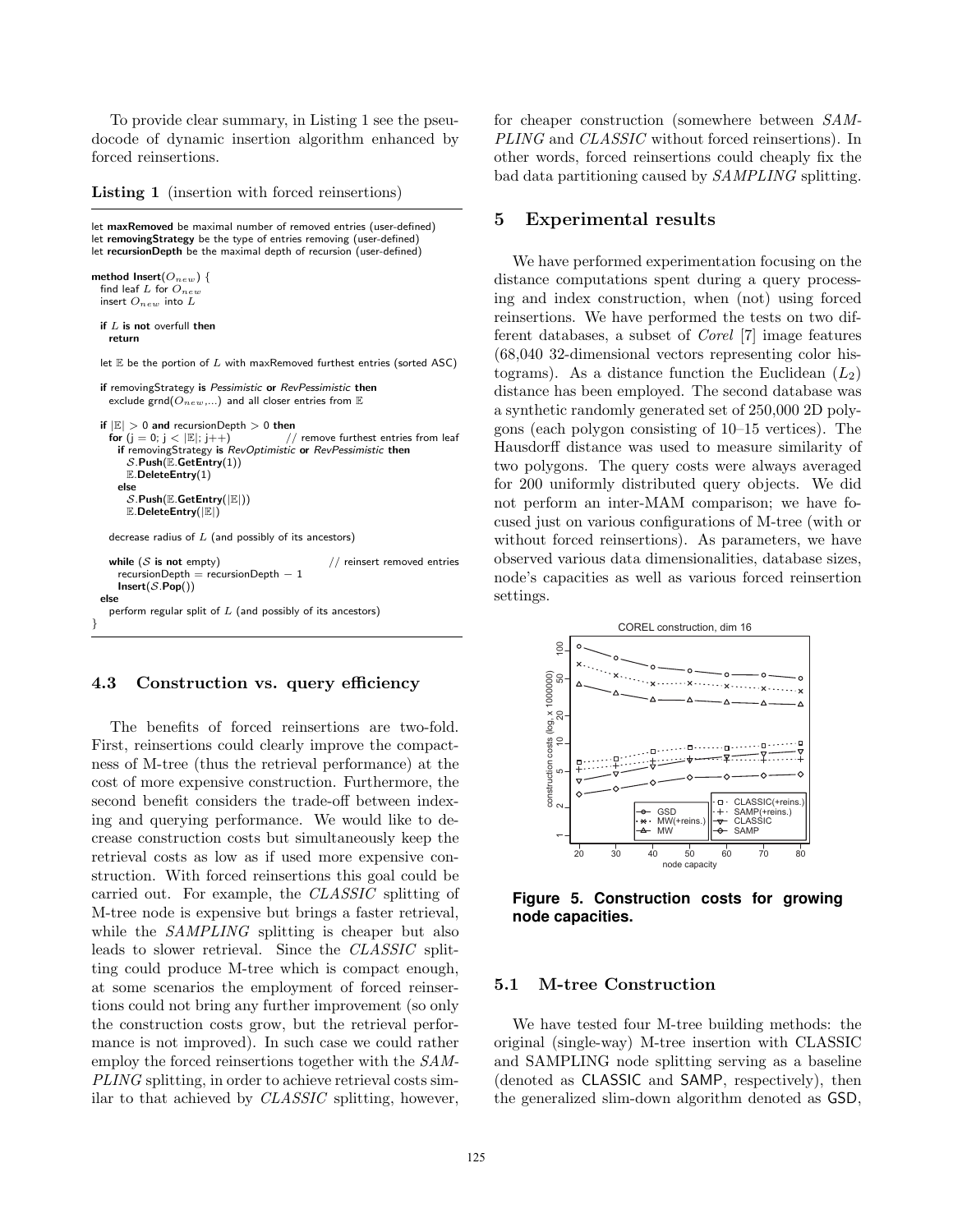multi-way leaf selection denoted as MW (GSD and MW used the CLASSIC node splitting). For all of them (except GSD) we examined variants with forced reinsertions (label attached by  $+$ reins.), so finally 7 ways of M-tree construction were tested. The recursion depth for reinsertions was set to 10 (observed as the best value), the sample size was set to 10% of the node capacity (when using the SAMPLING splitting), the maximum number of removed entries per leaf was set to  $k = 5$  (observed as the best value, see below). The reverse pessimistic entries removing strategy was used, unless otherwise stated.



**Figure 6. Construction costs for growing database size.**



**Figure 7. 5NN query costs for varying dimensionality.**

In Figure 5 the construction costs for growing node capacities are shown. As we can see, the costs of SAMP grow slowly, which is caused by the subquadratic node splitting complexity. Moreover, for higher node capacities SAMP+reins. becomes cheaper than CLASSIC. As expected, construction costs of GSD are an order of magnitude higher (followed by MW(+reins.)).

The Figure 6 shows that construction costs are linear with respect to the database size (Polygons) for CLASSIC+reins. and SAMP+reins. as well as for their counterparts without reinserting.



**Figure 8. Query costs for growing range query selectivity.**



**Figure 9. Query costs for kNN queries.**

## 5.2 Range and kNN queries

When considering the Corel database, forced reinserting improves kNN queries significantly. In Figure 7 see the decrease of query costs down to 75% for SAMP+reins. and CLASSIC+reins.. Reinserting combined with the multi-way leaf selection (MW+reins.) decreases query costs down to 80%. Although the construction costs for MW(+reins.) are high, they are still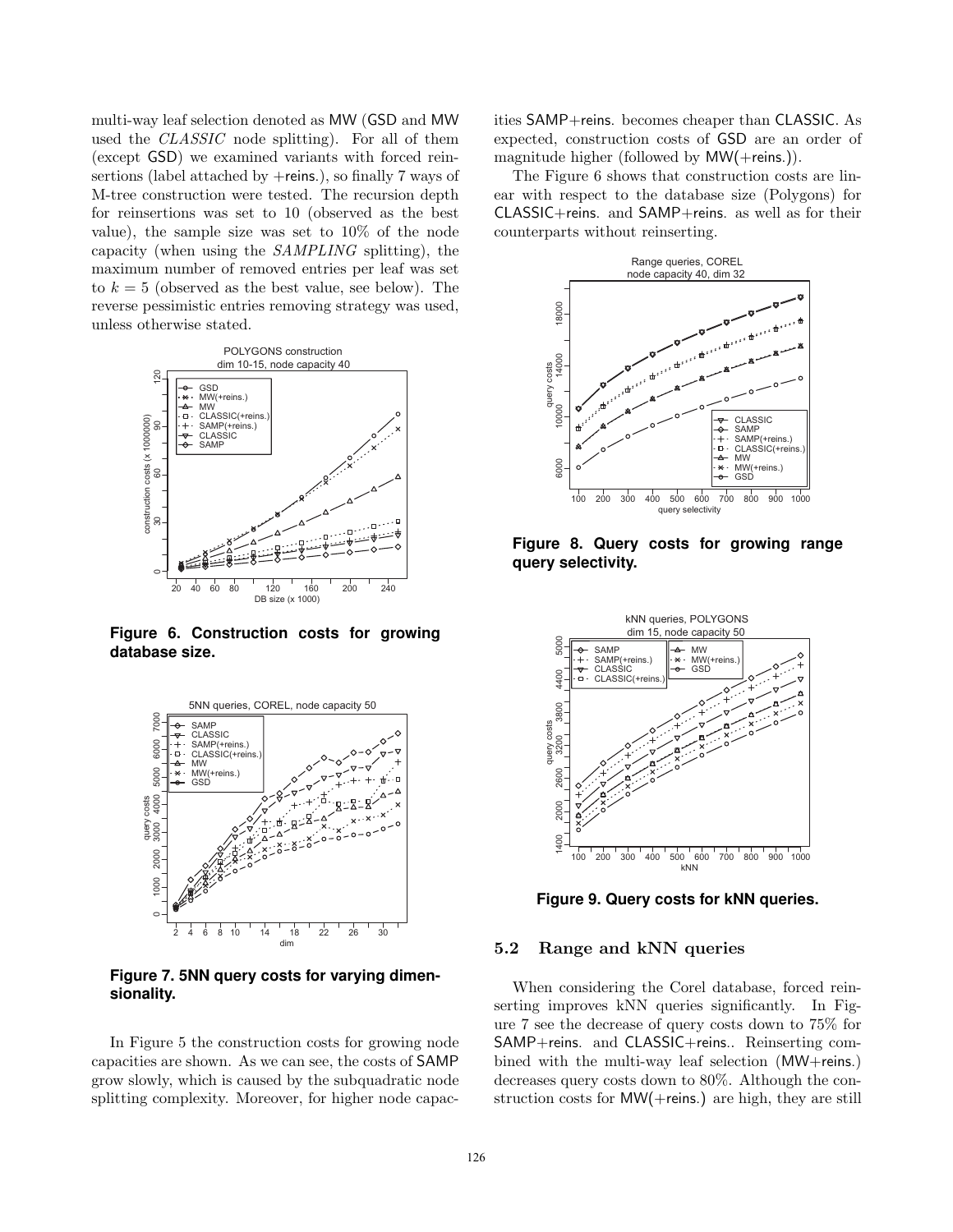cheaper than those of the generalized slim-down algorithm.

The next test is presented in Figures 8 and 9, considering growing range query selectivity and the number of the nearest neighbors. It can be observed, that forced reinserting follows the trend shown by the original methods. When looking at Polygons, the CLAS-SIC+reins. queries are as fast as MW queries, but in contrast to MW the construction costs for CLAS-SIC+reins. are just 60% of MW construction costs.



**Figure 10. 5NN query costs for a growing node capacity.**

Query costs for growing node capacity are presented in the Figure 10. We can see the methods enhanced by forced reinserting outperform the original ones.



**Figure 11. Maximal number of removed entries per leaf.**

## 5.3 Parameters of Forced Reinsertion

In addition to external parameters, we have examined also internal parameters – maximal number of removed entries per leaf and strategies for entries removing (see Section 4.2).



**Figure 12. Index construction costs for different removing strategies.**



**Figure 13. Query costs of indexes with different removing strategies.**

The maximal number of removed entries per leaf (see Figure 11) positively affects the query performance just until  $k = 5$  is reached. However, for increasing k the construction costs grow, so we fixed  $k = 5$  in all the other experiments (as mentioned at the beginning of this section).

In Figures 12 and 13 see the effects of all four strategies for removing entries. The reverse pessimistic strategy won in both low construction costs and good query